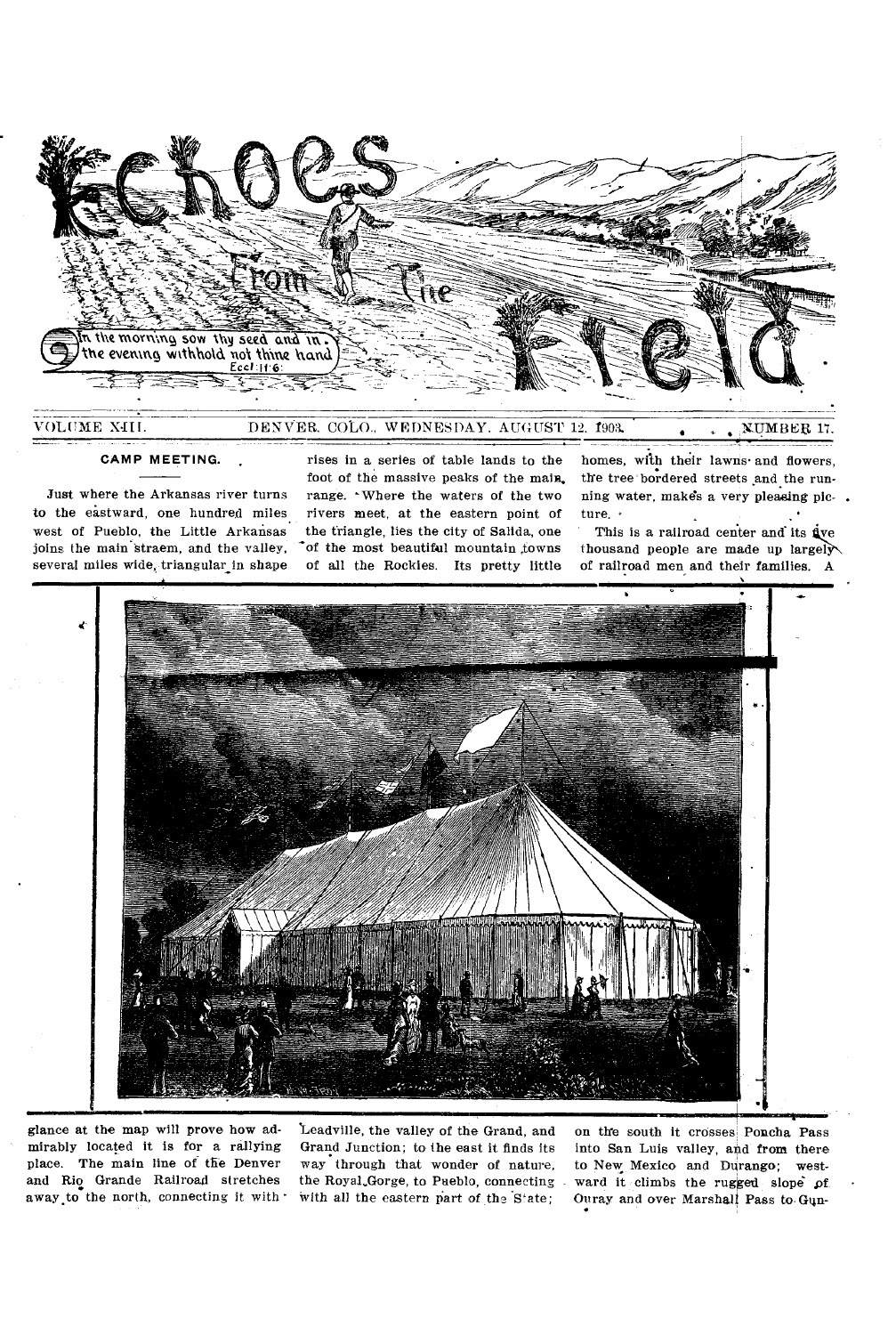# Echoes from the Field.

Published every two weeks for the **Colorado S. D. A. Conference and Tract** 

Society,

At 1112 South Eleventh Street, Denver, Colo.

BERTIE L. HERRELL - EDITOR.. SUBSCRIPTION, 25 CTS. PER YEAR.

Entered at Denver Post Office as Second-class Mail Matter.

nison, Montrose and the Delta country.

At the western edge of the town, and only about four blocks from its postoffice and stores, is a mesa, rising some thirty feet above the level of the town. Upon the brow of this mesa, overlooking the city and commanding an unobstructed view of the mountain ranges which surround the valley on every side, we have chosen to pitch our camp for the coming feast of tabernacles. The citizens seem desirous of extending every courtesy to us.. The site for the encampment was placed at our disposal through the kindness of the owner, Mr. A. W. Jones. The electric light and the city water are on the grounds and the city has donated the use of the water. The supply is from the Little river and is pure, soft and cold. The cost of living is not excessive. The time set, August 20-30, promises us the best possible weather. Every pains is being taken to provide for the comfort of those who attend.

The critical time in which we are living, makes each gathering of our people more important than the one which preceded it. This is to be the regular Conference meeting and we trust that every church will be represented. Let every soul in Israel make a special effort to be present. Come and study the thoughts of God•as written in his word and in the wondrous works of his creation.

Dr. Willard W. Hills.

# COLORADO CONFERENCE,

The next annual session of the Colorado Conference will be held in connection with the camp-meeting at Salida, August 20-30, 1903, for the election of officers and the trnsaction of such other business as may properly come before us.

## Location-.

The camp will be located on the mesa at the western edge of the City, only a few minutes' walk from the depot and post office. With its extensive and beautiful view the .location is an inspiring one.

## Accomodations.

A sufficient number of family tents will be on hand at reasonable rates for all who desire to camp on the ground. Lumber for flooring will be supplied as far as possible. Beds and cols will be for rent.

## Provision.

On the camp-ground will be a large dining tent for the accommodation of the public. It will be conducted as hygienically as the limited advantages of a camp-ground will permit. There will also be a provision tent where health foods will be supplied.

## Literature,

While on the ground do not forget to visit the tent in which yill be displayed a well assorted line of denominational literature, pamphlets, books, tracts and periodicals. We will also have a nice assortment of Bibles. Come and see them.

# Children's and Young People's Meetings.

Meetings will be held each day and night during the entire session. The young people and children will receive special attention. Experienced leaders will be in charge. Bring your children and youth to these meetings, that they may learn to know Him who is the "way, the truth, and the life." In addition to these special meetings for the young regular services will be held each day from 10:30-11:30 A. M., at 3:00 P. M. and from 8:00-9:00 in the evening. These services will be made very instructive. Able speakers will present important questions of the day.

## Laborers.

Besides the entire force of laborers in the Colorado Conference, there will be a number of ministers present from abroad, prominent among whom will be, E. T. Russell, president of the Central Union Conference; J. N. Loughborough, I. H. Evans, W. A. Spicer, and Prof. L. A. Hoopes, president of Union college. Representatives from the Battle Creek and Boulder sanitariums will also be present.

# Living Issues of The Day.

Subjects of vital importance will receive careful attention. The strange

things that have occured all over the world during the last years destrucworld during the last years—destructive floods, tidal waves, wars and rumors of wars, labor troubles, and the increase of lawlessness have caused many to ask, "what do these things mean?" These will be considered from the Word of God. Practical Christianity, the outpouring of the Holy Spirit and other supjects will be presented. Do not miss these meetings. Come, and bring your Bibles with you.

#### Order.

In our camp-meetings in the past, experience has taught us the necessity of maintaining order on the ground. All will, therefore, be expected to observe proper decorum. At ten o'clock P. M. those who are not camping on the ground will be expected to leave, and silence will prevail throughout the camp. After the ten o'clock bell has rung, no talking will be allowed in the tents, as this would disturb others who wish to sleep. Other have rights as well as we, and as Christians it is our duty to respect them.

## The Object of the Camp-Meeting.

As Christ often went aside, with his disciples, for spiritual recreation, so we believe it is good for Christians to-day to come together for rest, and to study God's Word. We believe, as did our Saviour, that the Word of God is "eternal life," and that a study of the Holy Scriptures can make us wise unto salvation. We therefore extend to all a cordial invitation to come and study with us. Read the program.

G. F. Watson.

# UNCEASING MINISTRY.

We all need sympathy, human kindness, cheer, fellowship, the thousand little things of human love, as we go along the dusty road of life. These small coins of affection are the brightness of every life that is blessed by a rich friendship. It is this unceasing ministry that your heart hungers for as its daily bread, not great gifts and large favors, but a gentle affectionateness in your friend whch shall bring cheer, satisfying inspiration, comfort, uplifting hope and strength to your soul every time you look into his face.

# J. R. Miller.

"Character is what a man is in his inmost thought."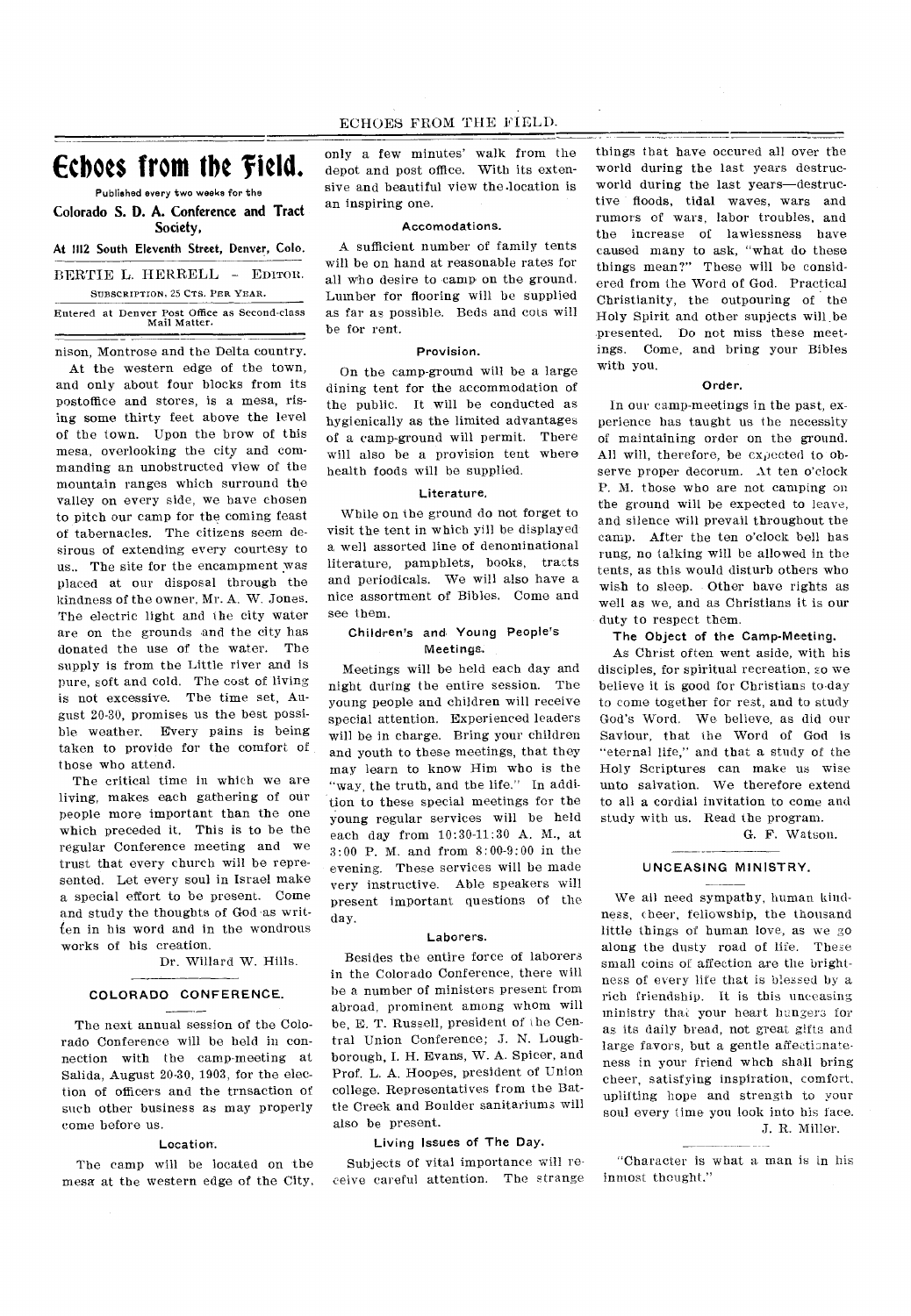## DISAPPOINTMENT.

Our yet unfinished story Is tending all to this: To God the greatest glory, To us the greatest bliss. Our plans may be disjointed, But we may calmly rest; What God has once appointed Is better than our best. And when amid our blindness

His disappointments fall, We trust his loving-kindness Whose wisdom sends them all. They are the purple fringes That hide his glorious feet; They are the fire-wrought hinges Where truth and mercy meet.

No shattered box of ointment We ever need regret, For out of disappointment Flows sweetest odors yet. The discord that involve:h Some startling change of key, The Master's hand resolveth In richest harmony.

--Frances Ridley Havergal.

#### THE MESSAGE FOR TO-DAY.

The visitations of wrath that have so often come upon portions of the human race, never came as lightnings from a clear sky. Precursors of righteousness aml\_ them. "Surely the Lord God will do nothing, but he revealeth his secrets unto his servants the prophets." Amos 3:7.

This has been true in every age. Before the antediluvians should perish, God sent Noah with a message of righteousness. Gen. 6; 2 Pet. 2:5.

Before the destruction of Sodom, God sent Lot to plead with them to turn from iniquity. He also revealed his intention to Abiaham. Before Jerusalem was overthrown, its people slain and carried into captivity, Christ and his disciples preached the warn-. ing message. • Matt., 23:37, 38.

Events of greater moment than those that ever transpired in the past are before us. The Bible declares beyond the possibility of contradiction that the world shall come to an end Matt. 13:40; chat Christ shall come the second time Chap. 24:30; that the dead shall rise and the judgment be held. John 5:28, 29; Acts, 17:31.

Since God has prepared the world with a message at every important crisis in the past, can we conceive that the God of Love would bring this world to an end without, proper warnjag? Impossible. Now, as before, he has his faithful seravnts who give to the people "their portion of meat in due season." Luke 12:42.

In all the messages in the past the prevailing sins of the age have been clearly pointed out. So it is in the last call that will ever be given to the world. Before conversion can take place, man must know the need of conversion. Let us briefly glance at the picture drawn by the spirit of inspiration concerning the besetting sins of the last generation. The picture is found in the seventeenth and eighteenth chapters of the Book of Revelations. Babylon the Great is there stigmatized as the mother of harlots and abomination of the earth Chap. 17:5. With whom has she committed fornication? With the kings of the earth Chap. 18:3. That means union of Church and State and disunion with Christ. What motive has governed her existence? Self-glorification v. 7. Her life has been a life of deception v. 23. She is responsible for the shedding of the blood of prophets and saints v. 24. She has extended her dominion, not only to human bodies, but to souls v. 13. How far-reaching have the consequences of her fornication been? "For all noti of the Wine of the wrath of her fornication" v. 3. Refusing to heed the call Rev. 2:21, 22, continuing in her rebellion, transgressing the law of

the Creator, she has 'become the habitation of devils, and the hold of every foul spirit, and a cage of every unclean and hateful bird." Rev. 18:2. Spiritually, this is the darkest pic-

ture ever drawn. It is a picture of enmity, of transgression of God's law. "Because the carnal mind is enmity against God; for it is not subject to the law of God, neither indeed can be." Rom., 8:7. It is therefore plain that the harlot and her daughters constitute a giant conspiracy against God and his government. It is the culmination of that confederacy which from the plain of Shinar erected the tower of Babel, through which they intended to thwart the plans of the Almighty, and storm the very heavens. It is from this Babylon, the great harlot, the conspiracy against God, that the last message admonishes us to separate. Here it is: "And I heard ano.her voice from heaven, saying, Come out of her, my people, that ye be not partakers of her sins, and that ye receive not of her<br>plagues." While Babylon is beyond While Babylon is beyond hope, and there is not a ray of light in it, there are still honest souls within her. Will you listen to the call and come? What does it mean to come out of her? It means to forever cease to drink of the wine of the wrath of her fornication, her false doctrine. It means to separate from her filthiness and abomination; from her sins and transgressions. It means to cease to glory in self, to rebel against God. It means to accept Jesus Christ, who came to suffer and die, "that the righteousness of the law might be fulfilled in us, who walk not after the flesh but after the Spirit." Rom. 8:4.

The coming out of Babylon means acceptance of Jesus Christ as he is, and thus to become like him. And then we read, "Here is the patience of the saints; here are they that keep the commandments of God, and the faith of Jesus." S. F. Svensson.

# DO YOU?

"Do you know the Scripture better than you did a year ago? You ought to.

"Have you any more places in the

# to her retreat? You ought to.

"Are there more precious spots in the Bible than there were once? There ought to be.

"Suppose some one had intrusted me with a great matter, and had given me written instruction how to conduct it; and suppose when I felt like it I went and read a sentence, and then after a week, half a dozen sentences; I should have only the most fragmentary knowledge of the instruction. But how many Christains treat the Bible thus!"

The above words from Wayland Hoyt, D. D., contain food for thought for young Christians. Many will confess that they do not read the Bible as they should. How many of us have read it through from cover to cover, once? Why not begin now and read the word of God from Genesis to Revelation during 1903? This should be undertaken as a privilege, not a task. Each one who does it will receive a blessing such as he does not anticipate.—Central Advance.

The power of the law can never make vicious men virtuous.—The Outlook.